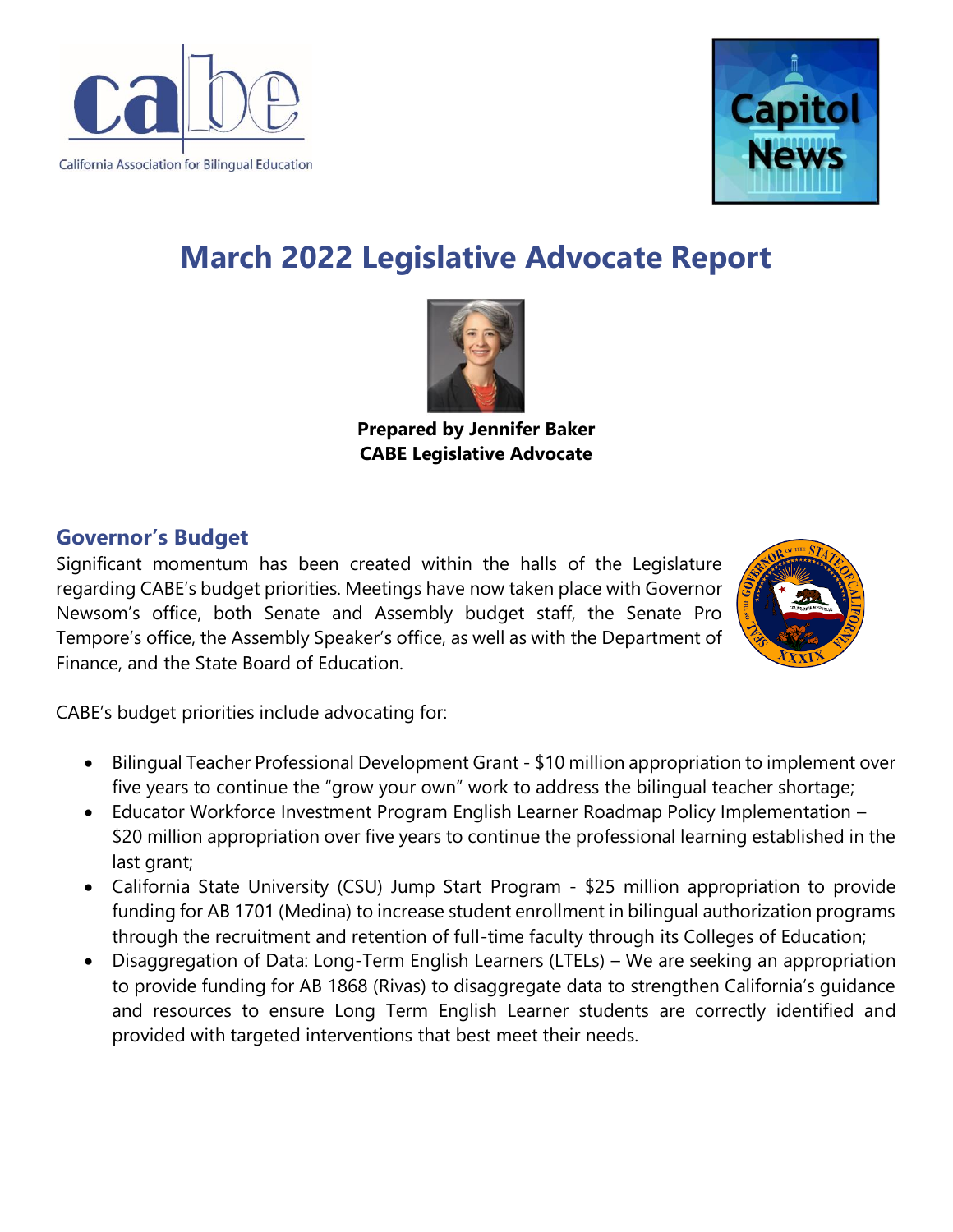### **CABE/Californians Together Sponsored Legislation**

Significant movement has taken place regarding sponsored legislation:

AB 1701 (Medina) – would create a grant program within the CSU to increase full-time faculty in its Colleges of Education in bilingual authorization programs to create more teachers with bilingual authorizations. This bill received strong support and passed the Assembly Higher Education

Committee and has now moved to the Senate Appropriations Committee Suspense File. All bills that cost more than \$50,000 are automatically sent to the Suspense File, which will be taken up in late May.

AB 1868 (Rivas) – would require local education agencies with specified numbers of LTELs to delineate goals and strategies for serving the needs of these students within their Local Control and Accountability Plan. measure bill will be heard by the Assembly Education Committee on April 6<sup>th</sup>.

SB 952 (Limón) – would expand the number of schoolwide dual-language immersion programs in California. This measure received full bipartisan support in the Senate Education Committee and is now located in the Senate Appropriations Committee.

#### **Legislative/Budget Timeline**

All policy bills that have a fiscal cost must be passed by a policy committee by April  $29<sup>th</sup>$ . If a bill fails to meet this deadline the bill will die. All fiscal bills must be passed by the Appropriations Committees by May  $20<sup>th</sup>$ . Bills that fail this deadline will be considered dead. Both houses of the Legislature will only conduct floor sessions from May 23-27. Any bill that fails to pass out of its house of origin will also die.

The Governor's May Revision of his budget will be released in early May and will reflect the tax receipts that were due on April 15<sup>th</sup>. It is highly expected that the state will have well over \$45 billion in excess revenue due to significantly higher revenues than initially anticipated. While there is a significant windfall, these funds may not all be readily available due to the triggering of the State Appropriations Limit (SAL).

The SAL was created by Prop.4 in 1979, then amended by Prop. 111 in 1990. Its purpose is to keep spending under 1978-79 levels. It is created through a complex calculation but will ultimately limit the total amount of spending the state may make. The state may create exemptions, such as capital outlay, to create more room for spending. If the state has difficulties achieving exemptions, it could hinder the total amount of excess funding it can spend

on schools and social programs. If the SAL is triggered, the excess funding must be spent on education and must also go back to taxpayers. This is where the gas discussion comes in.